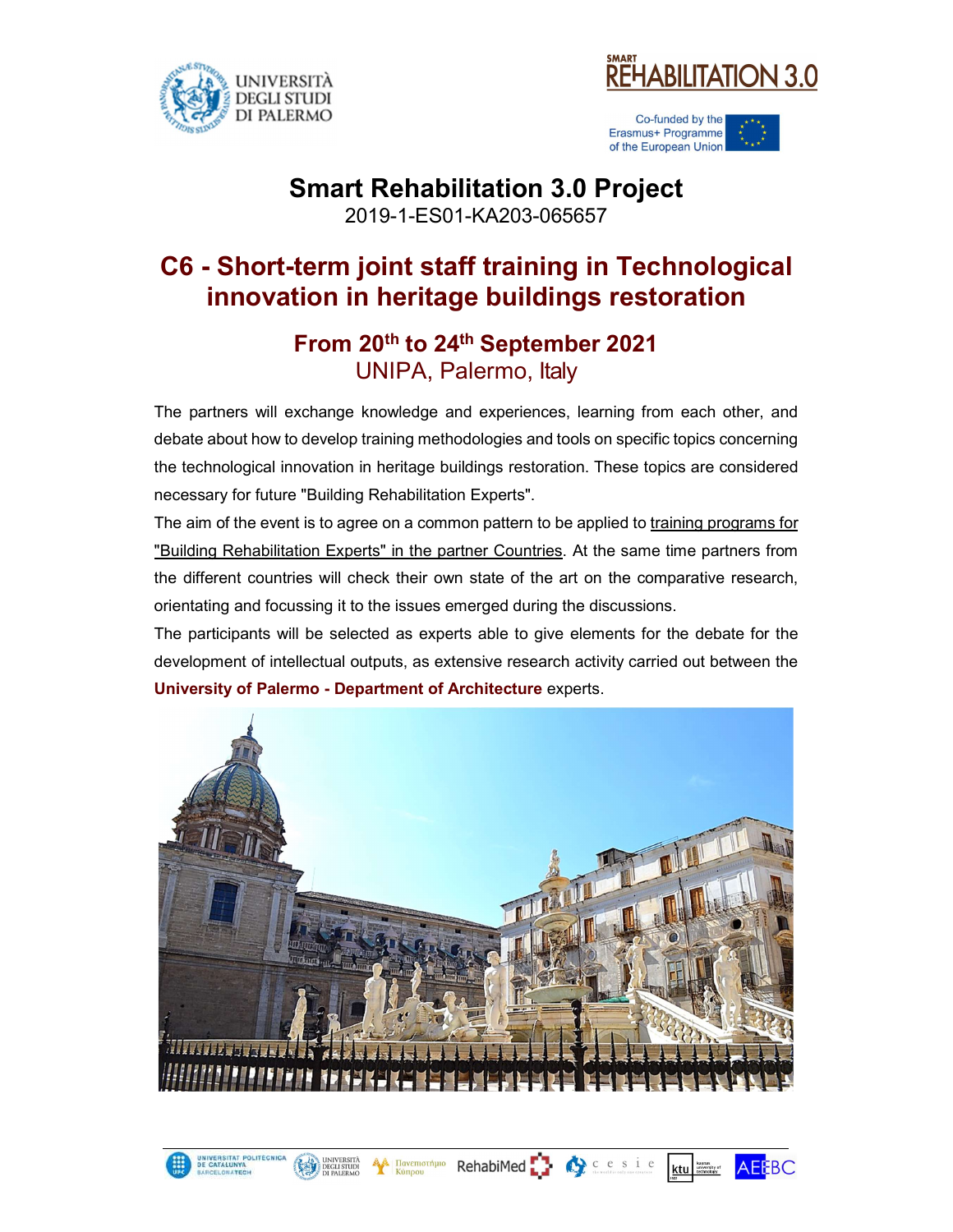



Co-funded by the Erasmus+ Programme of the European Union

# Program

#### Monday 20th September 2021

09:00 a.m. Welcome and Reception of all the Participants at DARCH, Department of 13:00 a.m. Architecture, University of Palermo prof. Andrea Sciascia, Head of the Department of Architecture, prof. Tiziana Campisi, Scientific Responsible of the project for UNIPA UNIPA Staff: proff. Simona Colajanni, Giuseppe Di Benedetto, Tiziana Firrone, Maria Luisa Germanà, Elvira Nicolini, Antonella Mamì, Manfredi Saeli All Partner, Stakeholders and other Participants Presentation of the targets of the Course, organisation and program activities prof. Tiziana Campisi **15:00p.m.** Applied researches of materials for rehabilitation, visiting the *Laboratory of* **16:00 p.m.** *Building Materials and Technologies* of Department of Architecture at University of Palermo proff. Simona Colajanni, Antonella Mamì, Elvira Nicolini, Manfredi Saeli **17:00 p.m.** Technical visit to the *Sirocco Room of Villa Naselli-Ambleri*, as traditional<br>**18:00 p.m.** passive cooling system example, reproducible in rehabilitation interventions of passive cooling system example, reproducible in rehabilitation interventions of traditional buildings for a valid and functional energetic control prof. Manfredi Saeli

### Tuesday 21st September 2021

\_\_\_\_\_\_\_\_\_\_\_\_\_\_\_\_\_\_\_\_\_\_\_\_\_\_\_\_\_\_\_\_\_\_\_\_\_\_\_\_\_\_\_\_\_\_

UNIVERSITÀ<br>DEGLI STUDI<br>DI PALERMO

 $\mathcal{L}_\text{max}$  and the contract of the contract of the contract of the contract of the contract of the contract of the contract of the contract of the contract of the contract of the contract of the contract of the contrac

**09:00 a.m.** Technical visit to **Steri Palace**, as emblematic example of best restoration 13:00 p.m. practices of Architectural Heritage

arch. Costanza Conti, eng. Antonio Sorce, Technical Area UNIPA

Technical visit to ex St. Antonino Convent and Military Mill; restoration and reconversion into a Centre of foreign languages of University of Palermo, School of Italian for foreigners and also multifunctional place

arch. Costanza Conti, eng. Antonio Sorce, Technical Area UNIPA

**15:00 p.m.** Technical visit to **Forcella De Seta Palace**, as example of an in progress **18:00 p.m.** Festoration building yard

ANCE Sicily, pres. Massimiliano Miconi, eng. Marco Giammona<br>Technical visit to S. Erasmo port, as example of contemporary urban regeneration and building rehabilitation, rehabilitation intervention and reuse as touristic hub with restaurants

Cesie

Provenzano Associate Architects, arch. Sebastiano Provenzano

**A Πανεπιστήμιο**<br>Κύπρου